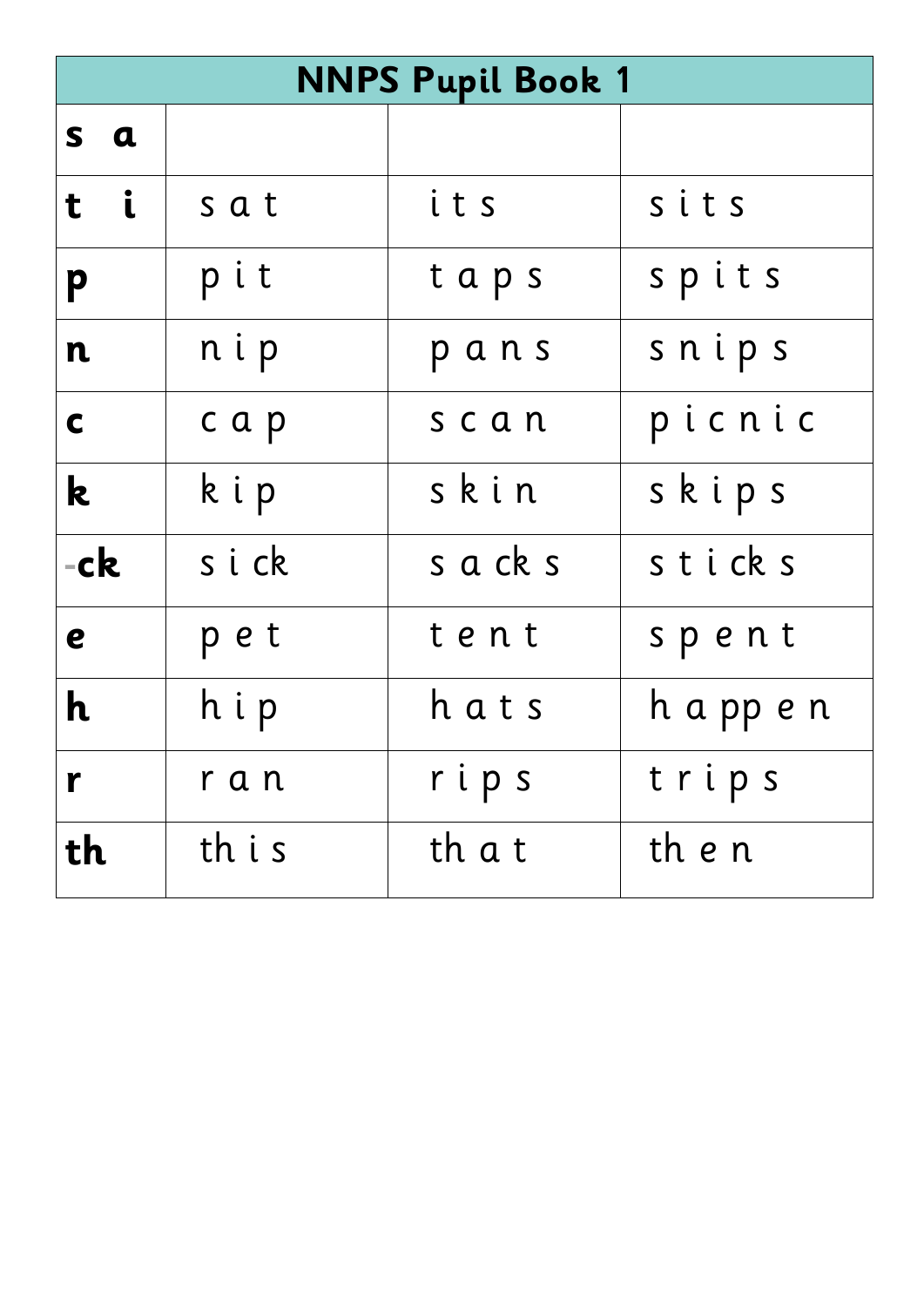|                |            | <b>NNPS Pupil Book 2</b> |         |
|----------------|------------|--------------------------|---------|
| m              | m e n      | mint                     | stamp   |
| $\mathbf d$    | dim        | dent                     | dampen  |
| 9              | g a p      | gran                     | grid    |
| $\bullet$      | dog        | spot                     | crops   |
| U              | cup        | h u m p                  | spun    |
| $\mathsf{L}$   | let        | lips                     | lands   |
| $-ll$          | hill       | spell                    | smells  |
| $\mathbf f$    | fig        | fast                     | trend   |
| -ff            | $\circ$ ff | $c \mathsf{u}$ ff s      | stuff   |
| -SS            | k i ss     | cress                    | dresses |
| $\mathbf b$    | b u n      | belt                     | blast   |
|                | $\int a m$ | jot                      | just    |
| $\overline{y}$ | y e s      | yet                      | y ell s |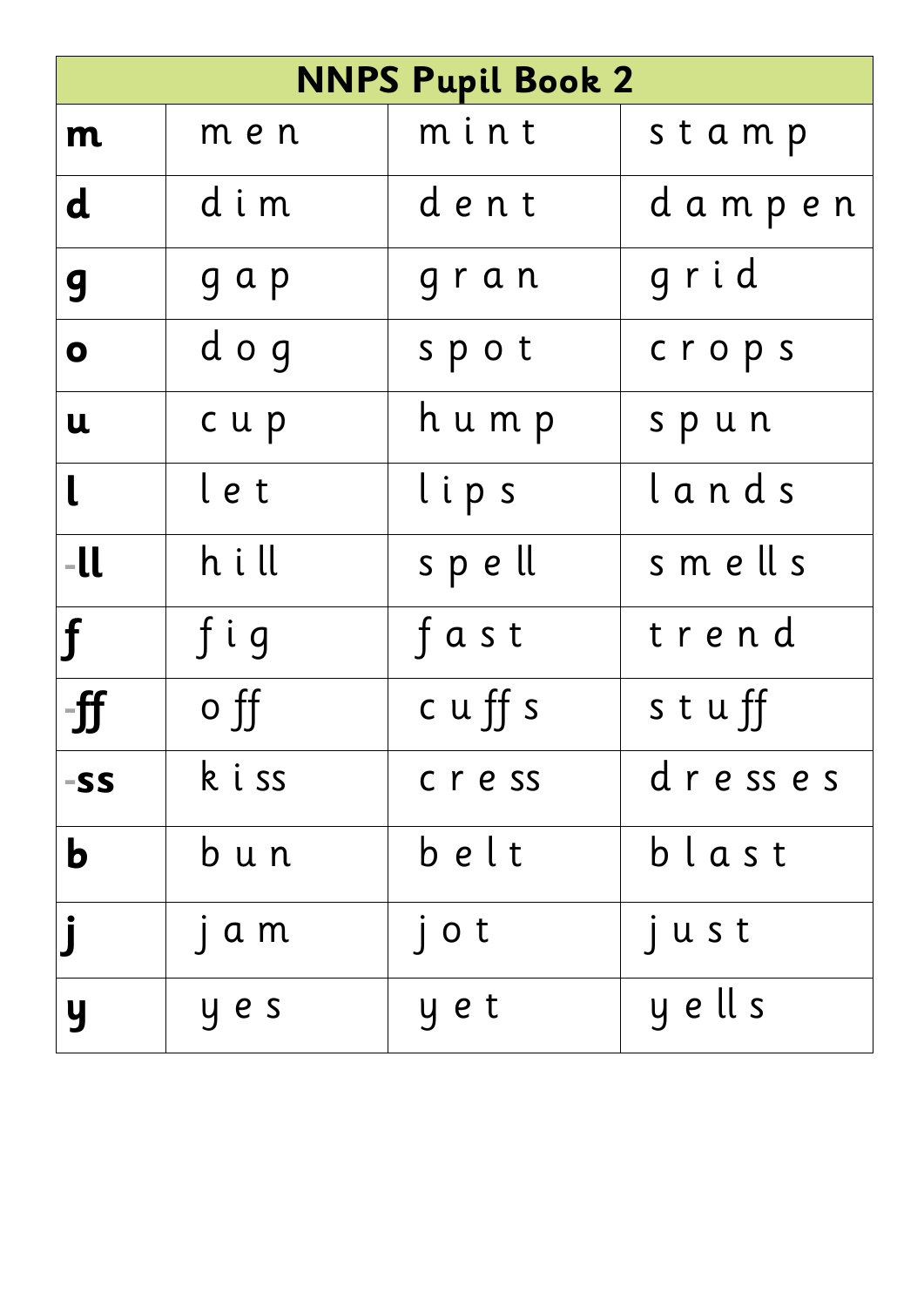|               | <b>Optional NNPS Pupil Book 2+</b> |        |         |  |
|---------------|------------------------------------|--------|---------|--|
| V             | van                                | vest   | invent  |  |
| W             | wet                                | wind   | swift   |  |
| $-\mathbf{X}$ | box                                | text   | foxes   |  |
| Z             | zed                                | zips   | zigzag  |  |
| $-ZZ$         | buzz                               | jazz   | fizzes  |  |
| qu            | quiz                               | quack  | squid   |  |
| ch            | chat                               | chips  | branch  |  |
| sh            | shop                               | shells | brushes |  |
| $-nq$         | song                               | bring  | swings  |  |
| -nk           | pink                               | thanks | blanket |  |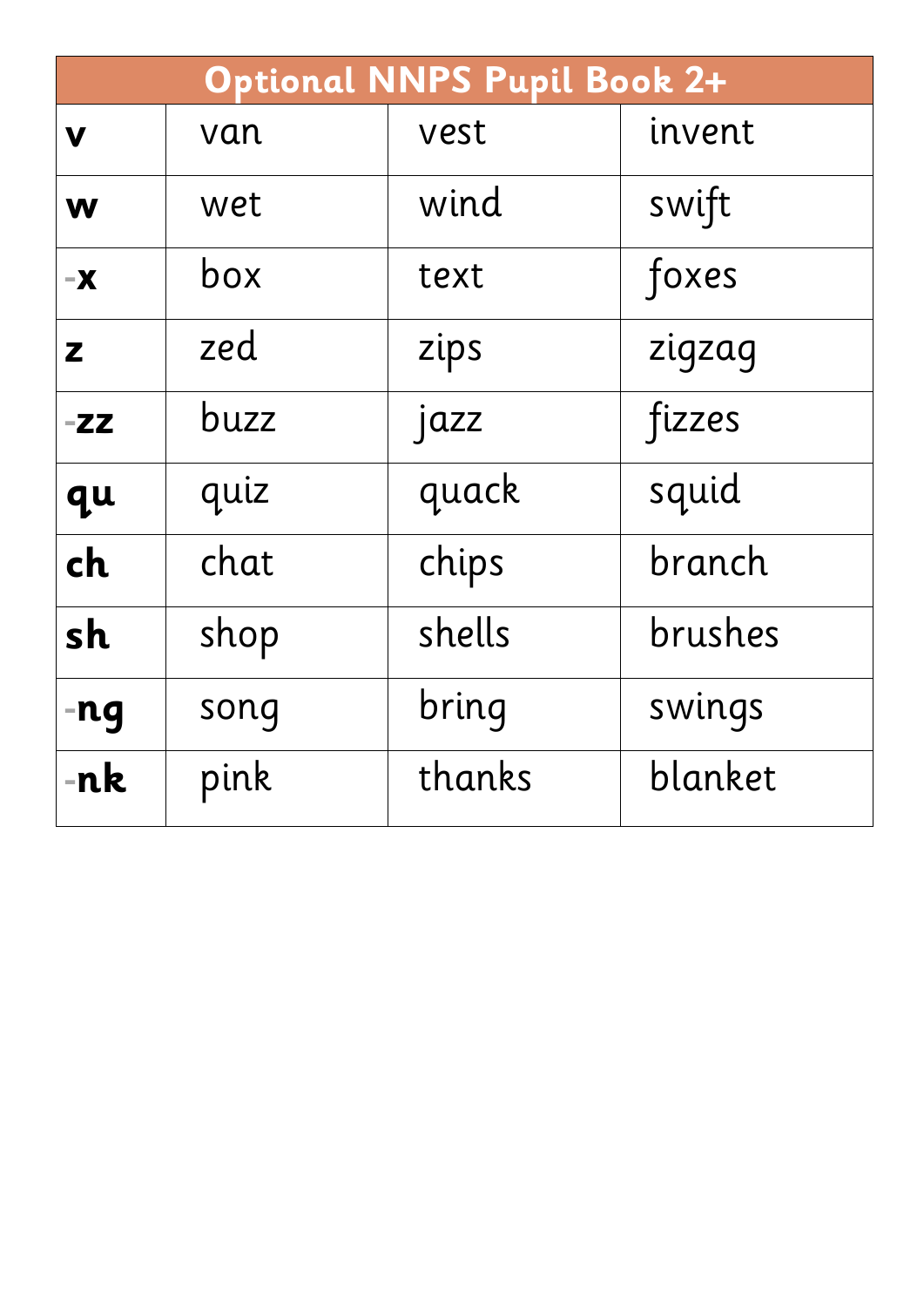|                         | <b>NNPS Pupil Book 3</b> |        |            |  |
|-------------------------|--------------------------|--------|------------|--|
| ai                      | rain                     | snail  | braids     |  |
| -ay                     | day                      | tray   | crayons    |  |
| W                       | wet                      | twigs  | cobweb     |  |
| oa                      | coat                     | soap   | toast      |  |
| ow                      | low                      | grow   | crows      |  |
| $-ie$                   | pie                      | cries  | tried      |  |
| -igh                    | high                     | light  | frighten   |  |
| $-l$ e                  | little                   | middle | trickle    |  |
| O                       | won                      | front  | some, come |  |
| $\mathbf a$             | able                     | fable  | cradle     |  |
| e                       | he                       | we     | begin      |  |
| $\mathbf{i}$            | find                     | kind   | blind      |  |
| $\overline{\mathbf{o}}$ | old                      | fold   | most       |  |
| u                       | unit                     | units  | music      |  |
| -y                      | my                       | try    | fly        |  |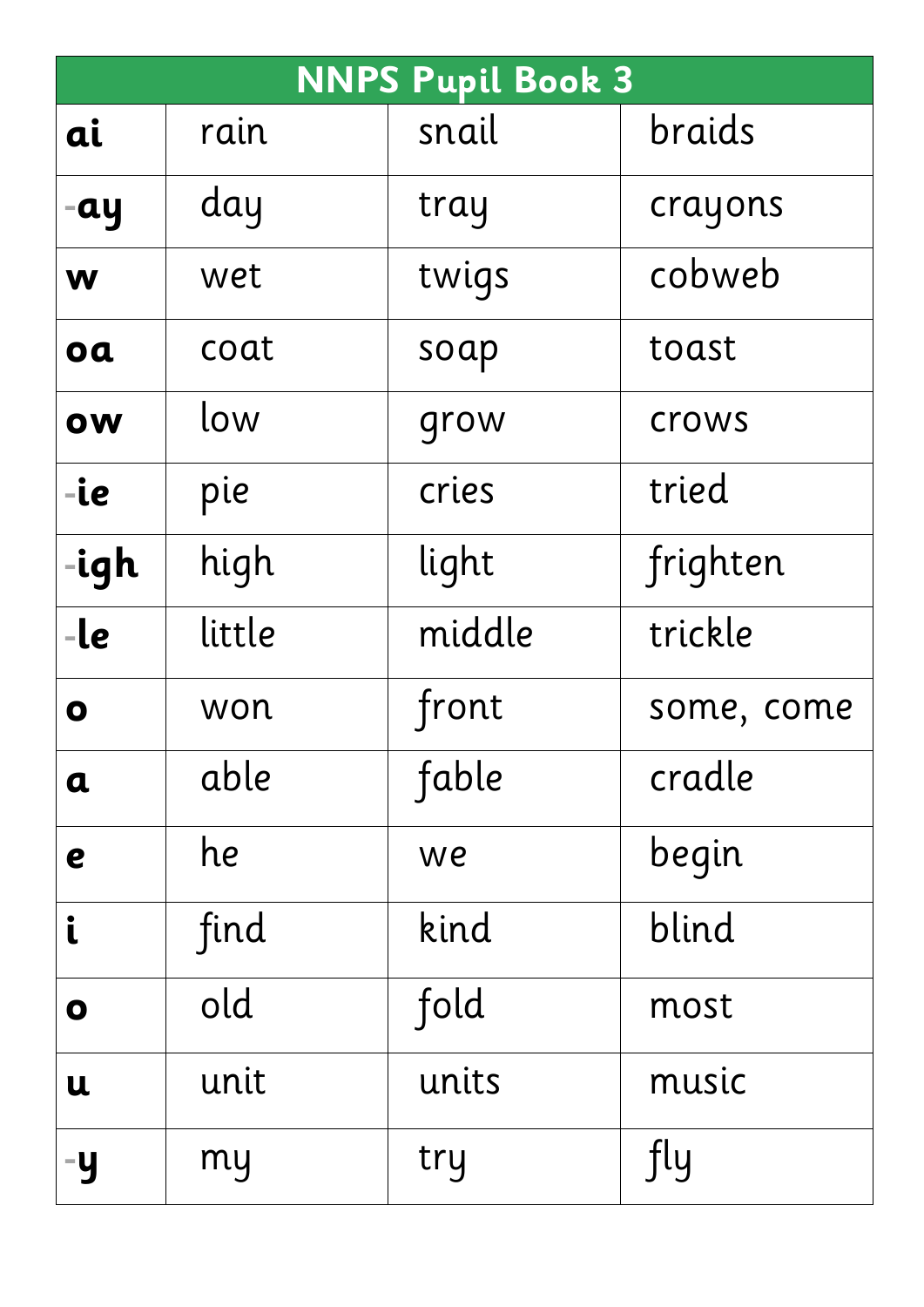|       | <b>NNPS Pupil Book 4</b> |         |          |  |
|-------|--------------------------|---------|----------|--|
| ee    | see                      | feel    | sleet    |  |
| or    | horn                     | cork    | stork    |  |
| Z     | zip                      | zest    | zigzag   |  |
| $-ZZ$ | buzz                     | frizz   | puzzle   |  |
| wh    | when                     | whisk   | whisper  |  |
| ea    | seat                     | treat   | dreams   |  |
| -ea   | bread                    | instead | dreadful |  |
| $-S$  | his                      | peas    | trees    |  |
| -se   | please                   | cheese  | tease    |  |
| -ze   | maze                     | wheeze  | freeze   |  |
| aw    | saw                      | draw    | straw    |  |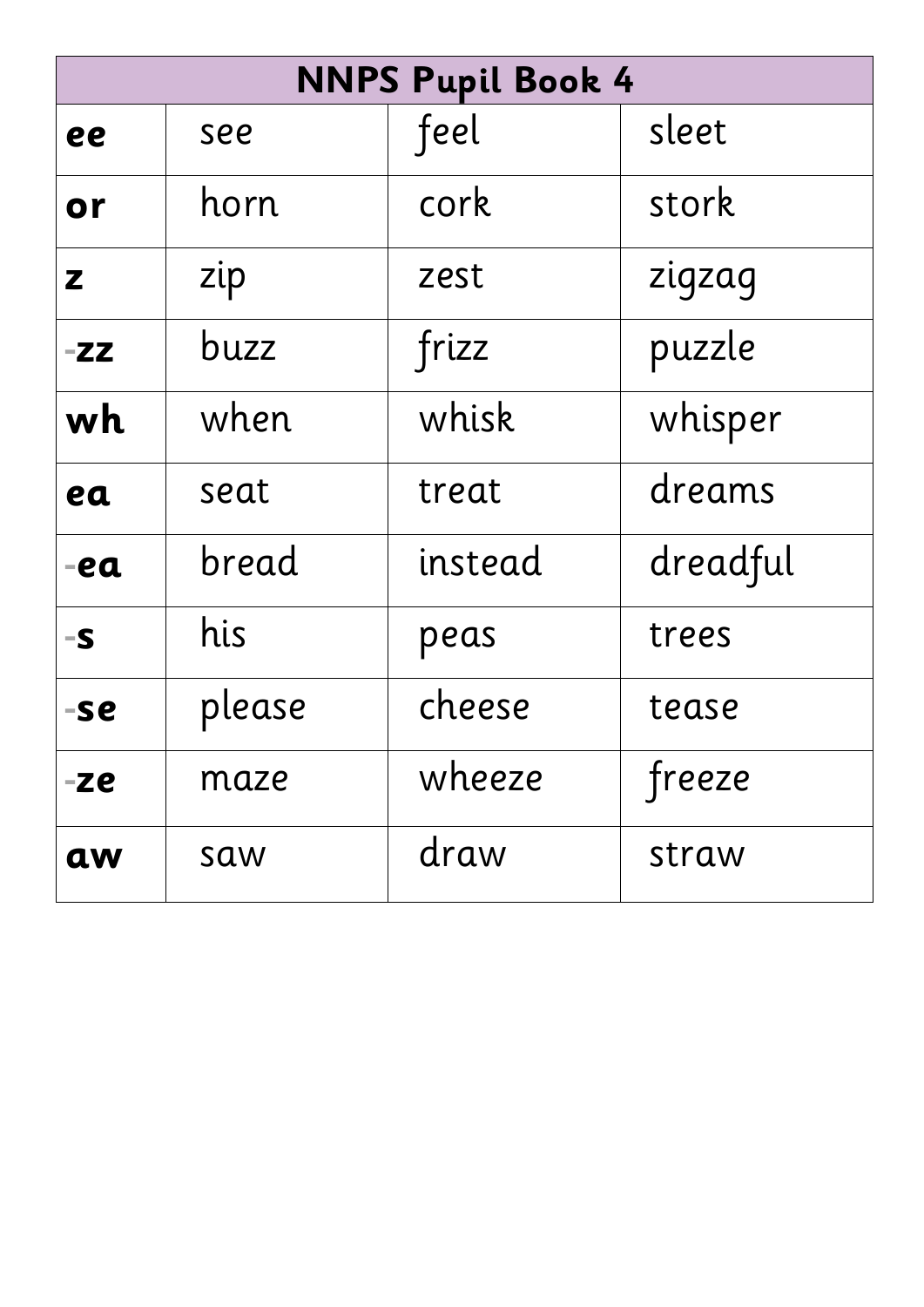|               | <b>NNPS Pupil Book 5</b> |          |           |  |  |
|---------------|--------------------------|----------|-----------|--|--|
| $-ng$         | long                     | sting    | strong    |  |  |
| $-nk$         | rink                     | plank    | blinks    |  |  |
| V             | vet                      | vest     | invented  |  |  |
| $-ve$         | have                     | give     | lived     |  |  |
| $-00$         | look                     | cooks    | brook     |  |  |
| 00            | room                     | stool    | balloon   |  |  |
| -y            | funny                    | rainy    | scribbly  |  |  |
| -ey           | keys                     | trolley  | money     |  |  |
| $-\mathbf{X}$ | six                      | taxi     | vixen     |  |  |
| ch            | chat                     | chops    | riches    |  |  |
| sh            | shop                     | sheet    | crushed   |  |  |
| th            | path                     | moths    | mother    |  |  |
| ph            | graph                    | elephant | telephone |  |  |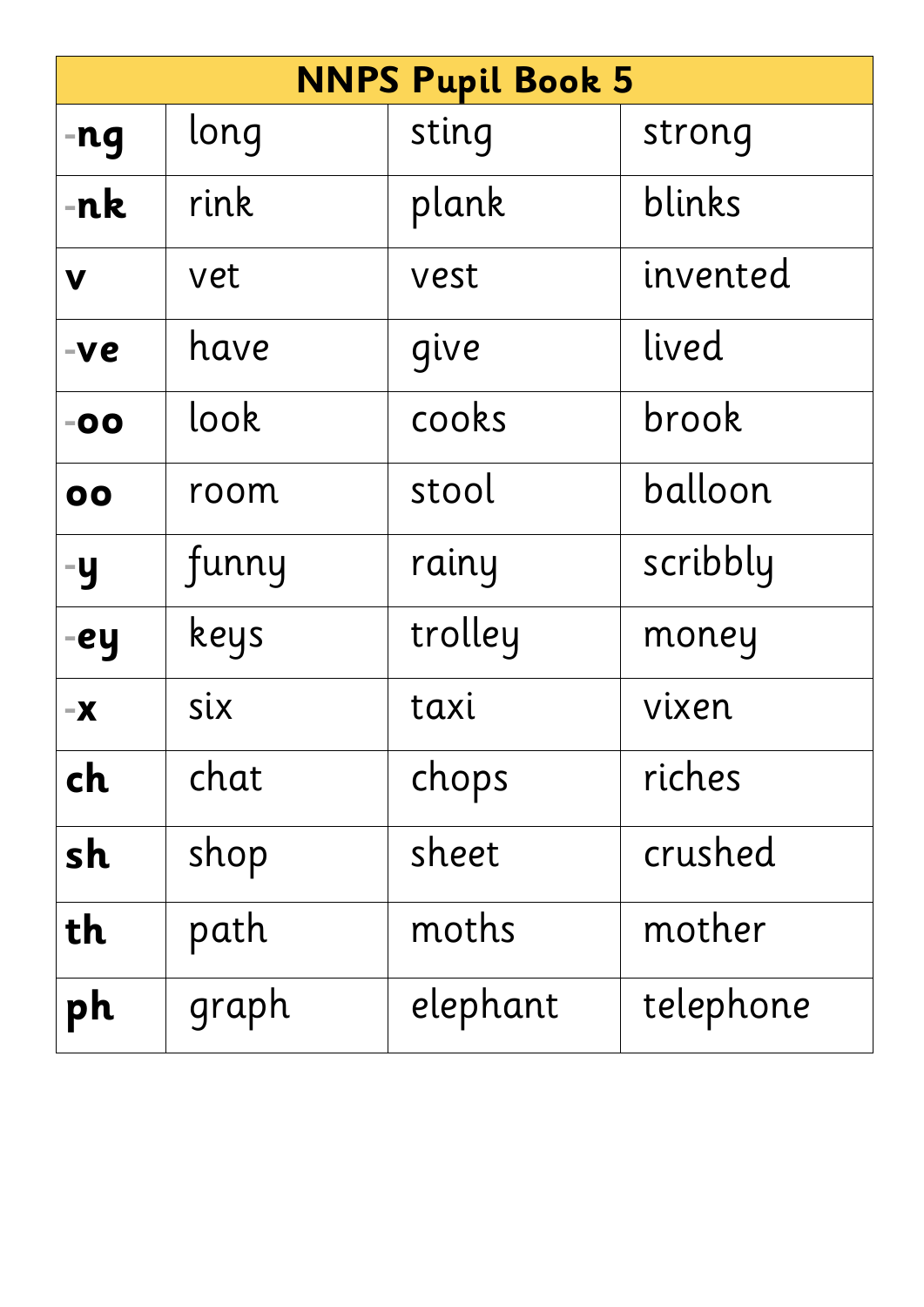|       |      | <b>Optional NNPS Pupil Book 5+</b> |           |
|-------|------|------------------------------------|-----------|
| er    | her  | serve                              | perform   |
| ir    | sir  | birds                              | thirsty   |
| ur    | hurt | curls                              | burger    |
| $a-e$ | made | frame                              | shapes    |
| $e-e$ | eve  | compete                            | concrete  |
| i-e   | like | slide                              | sunshine  |
| $o-e$ | hope | notes                              | throne    |
| u-e   | tube | refuse                             | useful    |
| u-e   | rude | rules                              | flute     |
| air   | hair | chairs                             | unfair    |
| -are  | care | shares                             | scared    |
| -ear  | bear | wearing                            | swimwear  |
| ear   | year | nearly                             | disappear |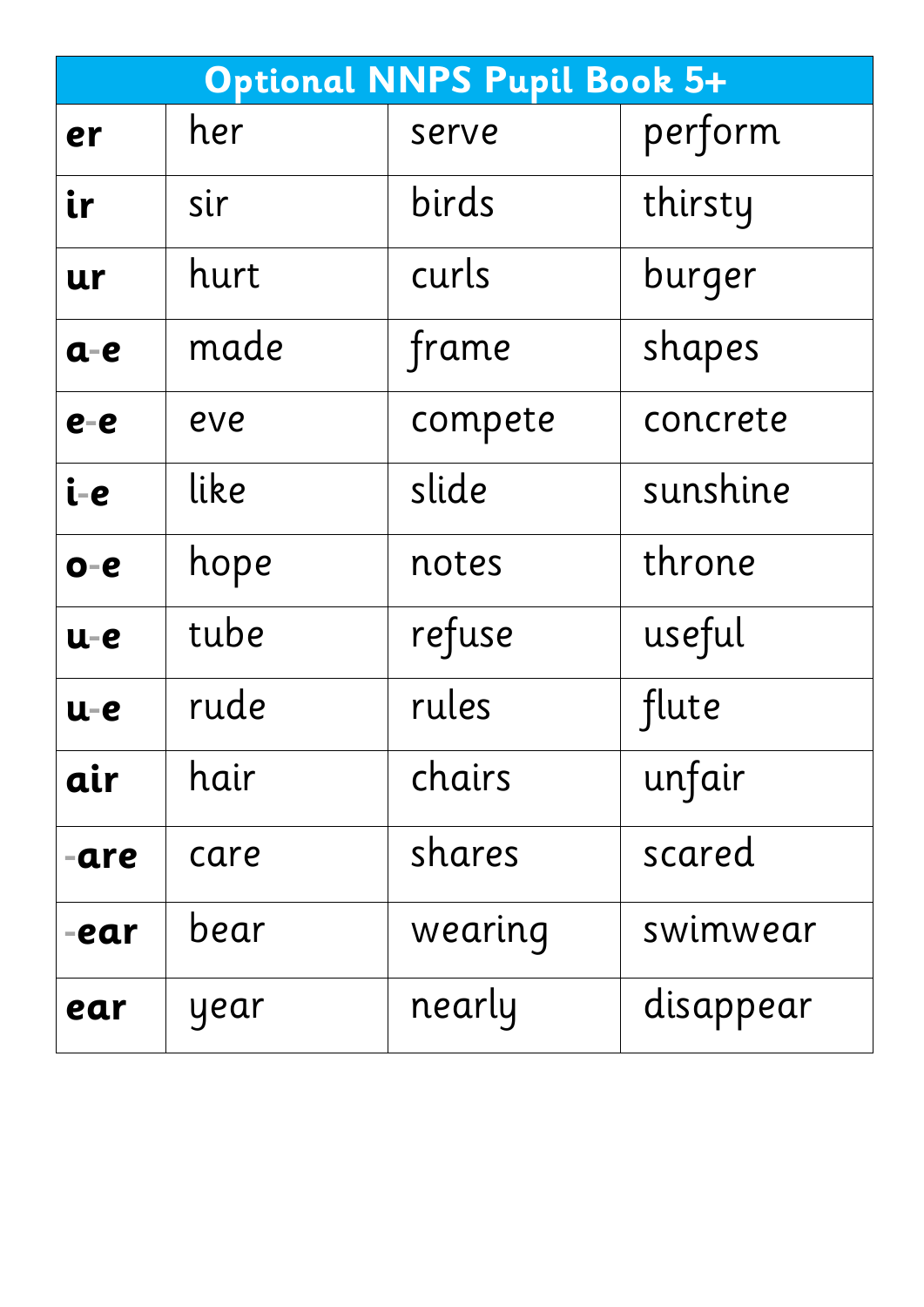| <b>NNPS Pupil Book 6</b> |        |         |          |
|--------------------------|--------|---------|----------|
| qu                       | quiz   | quilt   | question |
| ou                       | out    | loud    | sound    |
| ow                       | down   | brown   | clowns   |
| <b>oi</b>                | foil   | coins   | avoid    |
| oy                       | boy    | enjoy   | employ   |
| -ue                      | rescue | avenue  | subdue   |
| -ue                      | glue   | true    | clues    |
| -er                      | her    | herbs   | hermit   |
| ar                       | arm    | park    | gardener |
| -ve                      | love   | above   | gloves   |
| $-ce$                    | dance  | prince  | palace   |
| -ge                      | page   | village | garbage  |
| -se                      | horse  | mouse   | spouse   |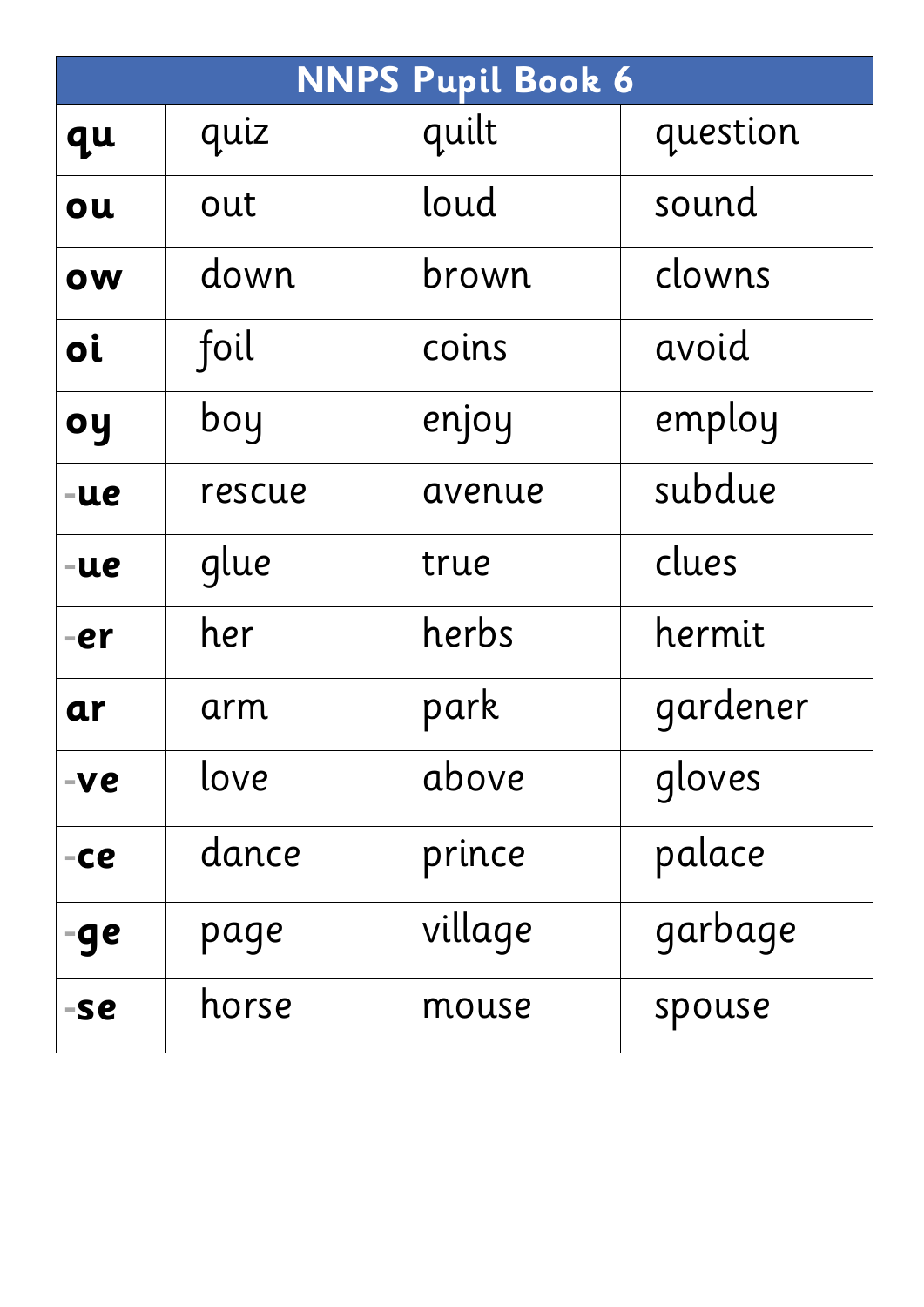|                                   | <b>NNPS Pupil Book 7</b> |         |            |  |
|-----------------------------------|--------------------------|---------|------------|--|
| C                                 | ice                      | face    | percent    |  |
| $\mathbf{C}^{\circ}_{\mathbb{L}}$ | circus                   | circle  | cinema     |  |
| cy                                | fancy                    | policy  | secrecy    |  |
| ge                                | germ                     | gentle  | energetic  |  |
| gů                                | giraffe                  | giant   | ginger     |  |
| <b>gy</b>                         | gym                      | energy  | apology    |  |
| $-\mathbf{O}$                     | bingo                    | banjo   | tomato     |  |
| $-0e$                             | goes                     | toes    | tiptoes    |  |
| i-e                               | like                     | spine   | porcupine  |  |
| $e-e$                             | theme                    | compete | stampede   |  |
| $O - e$                           | home                     | globe   | explode    |  |
| $a-e$                             | same                     | grade   | scraped    |  |
| $u-e$                             | rule                     | prune   | pollute    |  |
| $u-e$                             | cute                     | cubes   | rebuke     |  |
| air                               | pair                     | flair   | upstairs   |  |
| -are                              | bare                     | scared  | aware      |  |
| -ear                              | tear                     | pears   | swimwear   |  |
| -ere                              | there                    | where   | everywhere |  |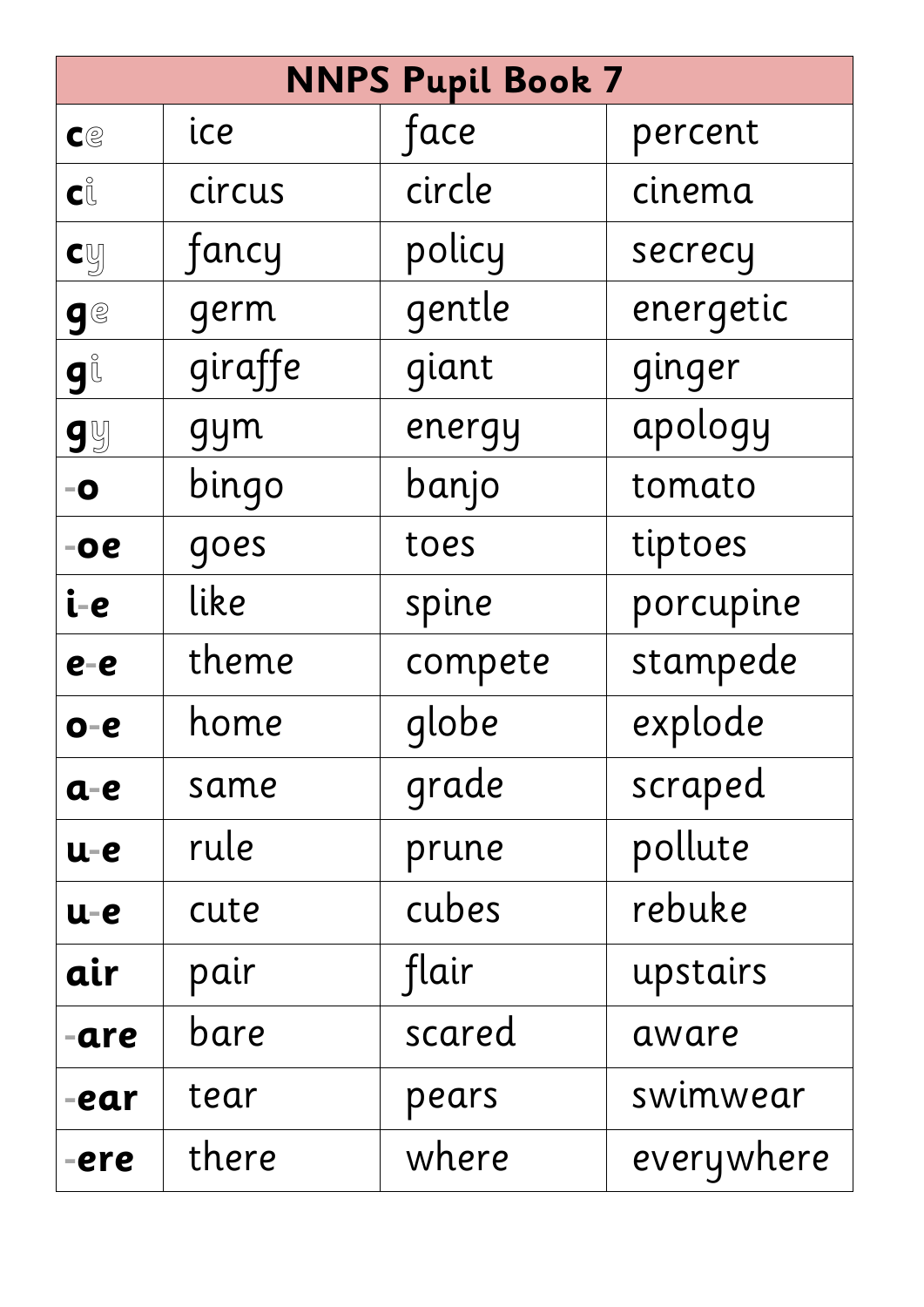| <b>NNPS Pupil Book 8</b> |        |         |            |
|--------------------------|--------|---------|------------|
| eer                      | steer  | cheers  | volunteer  |
| ear                      | dear   | hears   | nearly     |
| -ere                     | here   | sphere  | interfere  |
| -ier                     | pier   | skiers  | frontier   |
| ir                       | girl   | birds   | thirteenth |
| ur                       | hurt   | burnt   | purses     |
| ear                      | learn  | early   | search     |
| <b>wor</b>               | work   | words   | worthy     |
| -our                     | colour | flavour | humour     |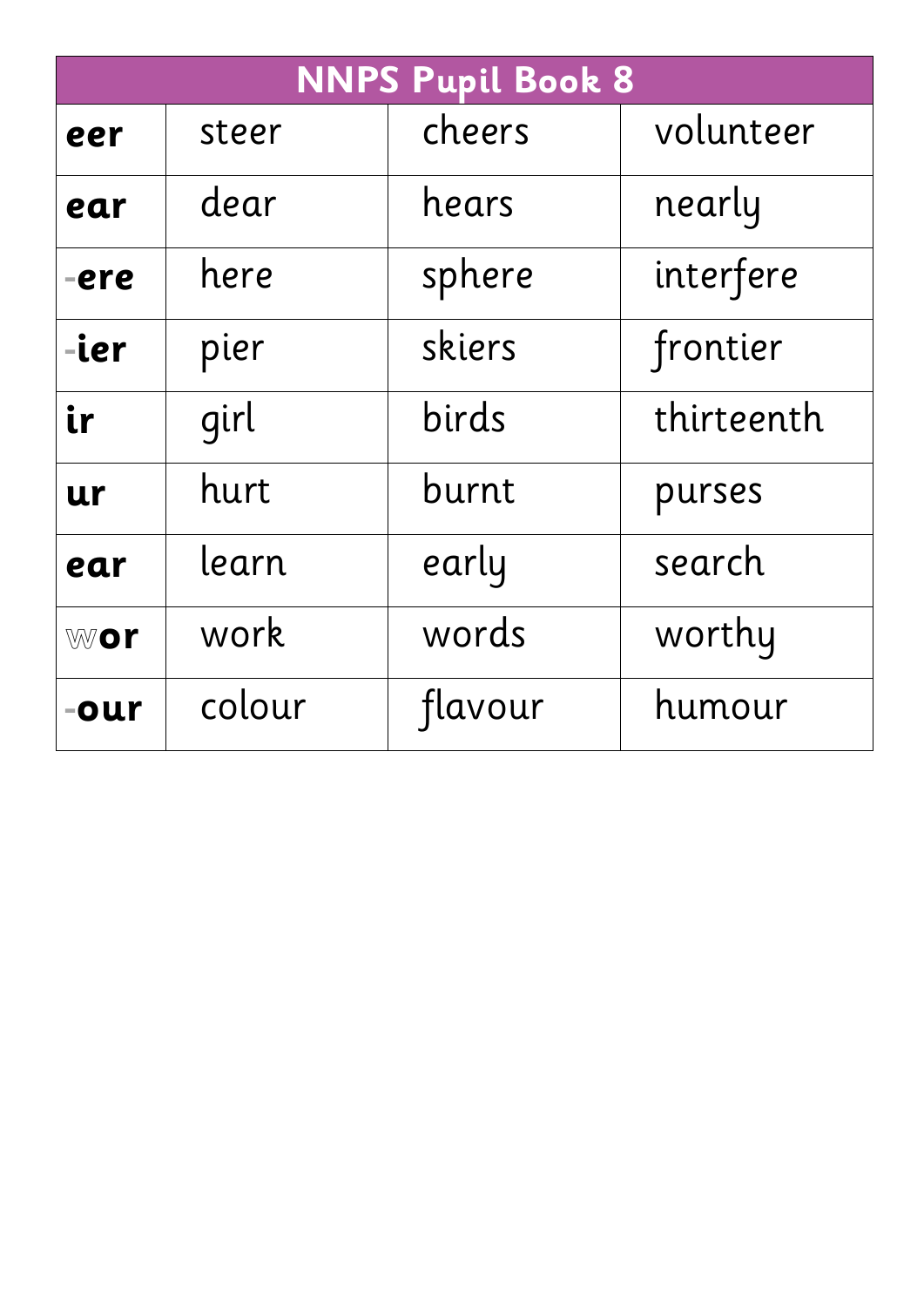|                   | <b>NNPS Pupil Book 9</b> |            |            |  |
|-------------------|--------------------------|------------|------------|--|
| $-\mathbf{X}$     | exam                     | exact      | example    |  |
| $-i$ e            | freebie                  | genie      | cookies    |  |
| ew                | yew                      | chew       | corkscrew  |  |
| $-ew$             | few                      | news       | stewed     |  |
| ch                | such                     | munch      | champion   |  |
| ch                | school                   | chorus     | chemist    |  |
|                   | chaos                    | chronic    | chrysalis  |  |
| ch                | chef                     | parachute  | machinery  |  |
|                   | chalet                   | chiffon    | chivalry   |  |
| $-ou$             | you                      | group      | wound      |  |
| $-ou$             | double                   | couple     | trouble    |  |
| $-ours$           | serious                  | dangerous  | numerous   |  |
| Wa                | was                      | want       | washing    |  |
| $Q_{\text{L}}$ ua | quality                  | squash     | quarrel    |  |
| -tch              | itch                     | hatch      | fetches    |  |
| -ture             | nature                   | culture    | creatures  |  |
| -ti               | nation                   | patient    | initials   |  |
| $-ci$             | special                  | precious   | ancient    |  |
| -ssi              | discussion               | expression | permission |  |
| -si               | vision                   | division   | confusion  |  |